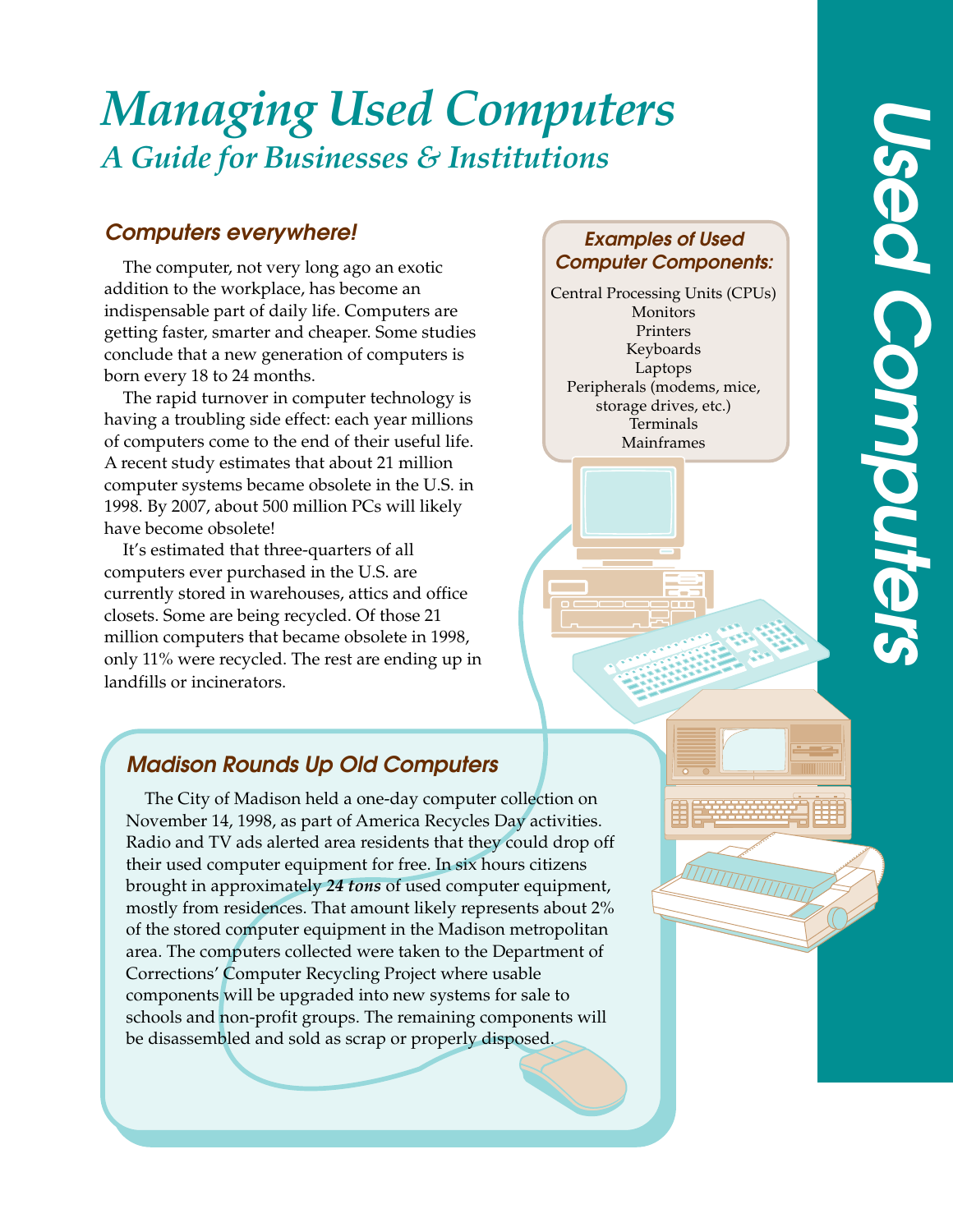#### **Why are used computers a potential problem for businesses & institutions?**

Businesses and institutions need to be concerned about what happens to their used computers because they contain toxic metals which may make them subject to full hazardous waste regulation if landfilled or incinerated. However, the good news is that these same computers are subject to reduced hazardous waste regulation if they are reused or recycled.

#### **Why can used computers be regulated as hazardous waste?**

The hazardous waste toxicity characteristic is defined by a common laboratory test known as the toxicity characteristic leaching procedure, or TCLP, and by regulatory levels for 39 chemicals, including 8 metals. Computer monitors, central processing units (CPUs), keyboards and printers all have printed circuit boards that contain metals and likely exceed toxicity characteristic levels. In addition, lead in the monitor's cathode ray tube (CRT) generally causes it to exceed the toxicity characteristic level for lead. (Lead usually makes up about 25% of the total weight of the monitor.)

Wisconsin's hazardous waste regulations prohibit businesses and institutions from disposing waste computers in solid waste landfills and incinerators if they exceed toxicity characteristic levels. If computer components are burned or landfilled, the heavy metals in them can be released to the environment and threaten human health and the environment. A 1986 study attributed 24% of all lead in landfills to CRTs.

Businesses and institutions that do not recycle their used computers are subject to applicable solid and hazardous waste rules, including the hazardous waste generator requirements in chapters NR 610 and 615, Wisconsin Administrative Code. They may also be required to obtain licenses for storage and transportation of their waste computers from the Department of Natural Resources (DNR).

#### **How are regulations reduced for businesses and institutions that recycle their used computers?**

Although used computer components contain toxic and hazardous substances, they can be given another life when reused or recycled. (A computer component that is fully functional and is used for its original intended purpose is not a waste and therefore is not regulated by DNR.) Wisconsin has reduced the hazardous waste regulation of used computers when they are legitimately recycled.

• Businesses and institutions may store and recycle their used computer monitors and terminals in a

#### **What are the toxic and hazardous materials in your computer?**

Lead, cadmium and other metals *from cathode ray tubes* found in monitors and terminals

Chromium, lead, beryllium, mercury, cadmium, nickel, zinc, silver and gold *from printed circuit boards* found in all components

Nickel, cadmium, lithium, mercury and lead *from batteries* found in CPUs, laptops & portable printers

Mercury *from relays and switches* found in CPUs, monitors and terminals

manner similar to the Universal Waste Management Standards in ch. NR 690, Wis. Adm. Code. The Universal Waste Standards do not specifically apply to computer monitors and terminals. However, the DNR, by using its enforcement discretion, is allowing this type of reduced regulation to apply to monitors and terminals to encourage their recycling.

• Businesses and institutions may safely collect and transport their own used computers from several locations to a central facility, or to a Wisconsin recycler, without a solid or hazardous waste transporter's license or a hazardous waste manifest. However, if the computers are transported out-ofstate, those states may require a transporter's license, manifest and compliance with any other applicable solid and hazardous waste requirements.

#### **What regulations apply to a used computer transporter or recycler?**

It is not neccessary to have a solid or hazardous waste transportation license from the DNR in order to transport used computers to a recycler. Used computer transporters should check with the Wisconsin Department of Transportation about the applicability of Hazardous Materials Transportation regulations.

Regulations affecting computer recyclers are reduced to encourage recycling:

• To be exempt from full hazardous waste regulation, monitor, terminal and cathode ray tube recyclers should manage their CRTs in a manner similar to the Universal Waste Management Standards in ch. NR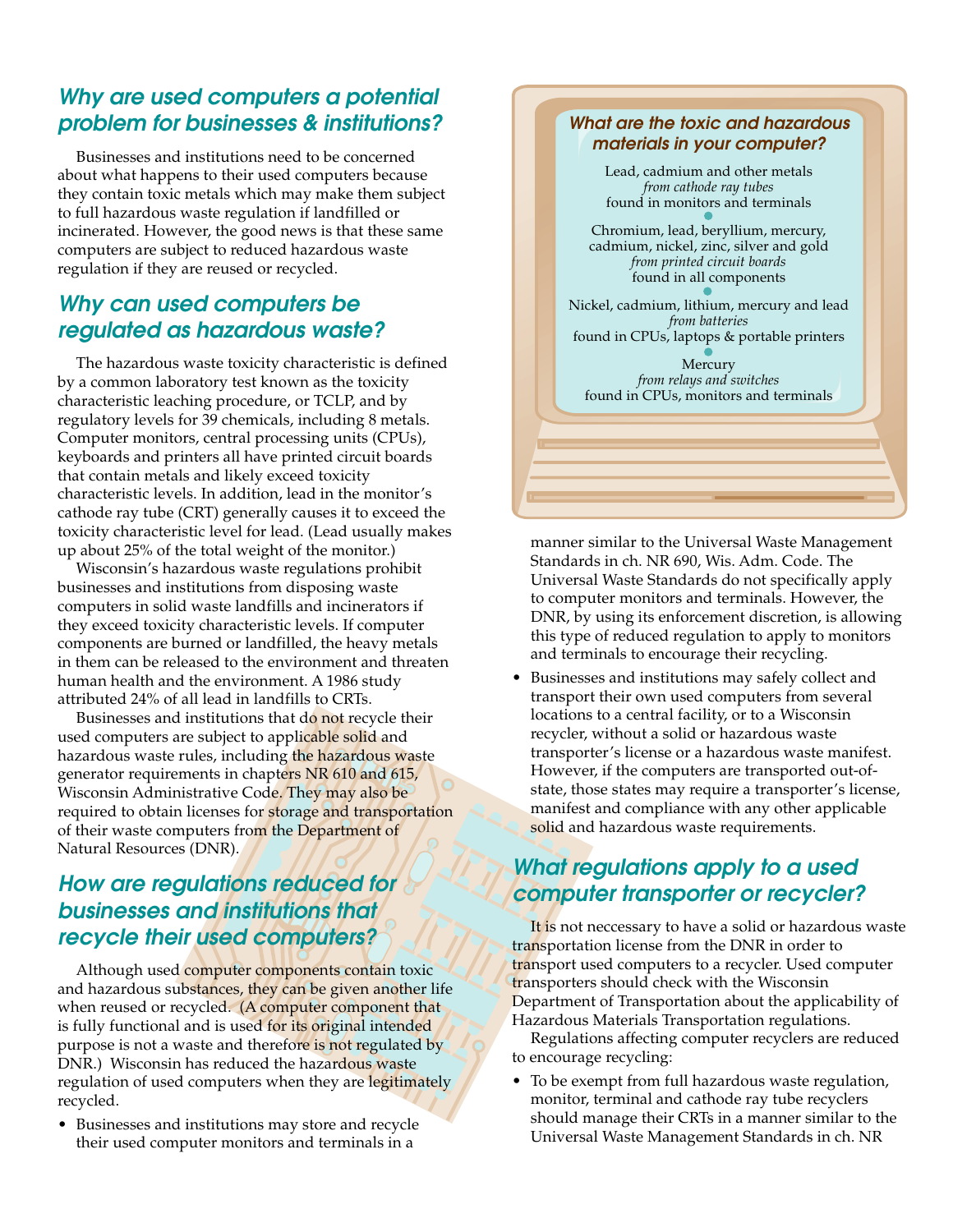690, Wis. Adm . Code. (Computer components that have the hazardous waste toxicity characteristic are subject to full hazardous waste regulation if they are not recycled.) Wisconsin facilities that process CRTs for recycling are subject to the hazardous waste recycling requirements in ch. NR 625, Wis. Adm. Code.

• Computer components other than monitors and terminals are exempt from full hazardous waste regulation if the circuit boards they contain are recycled as scrap metal and if the generator complies with s. NR 605.05 (2) (a), Wis. Adm. Code. Wisconsin facilities that process circuit boards may be subject to the reduced hazardous waste recycling requirements in ch. NR 625, Wis. Adm. Code. However, materials produced by circuit board processing may no longer be exempt from full hazardous waste regulation.

Recycling facilities that receive computers from businesses, institutions or households cannot legally dispose components or parts, which have the hazardous waste toxicity characteristic, in solid waste landfills or incinerators.

#### **What are the management options for used computers?**

Options are available that give old computers a new lease on life, spare the expense and hassle of managing them as fully-regulated hazardous waste and safeguard the environment. The following list provides some ideas to get you started.

**Computer Donation:** Donating usable computers to a school or nonprofit group benefits both the receiving organization and the company making the donation. The depreciated value of the donated equipment may be tax deductible. Check with your tax consultant or the IRS. A new provision in the tax code allows for a full deduction of the purchase price of equipment up to two years old, plus deductions of installation and transfer costs, if the equipment is donated to K-12 schools or foundations supporting those schools. Check first with the potential recipients to make sure they can use your equipment. A list of international refurbishing programs (East-West Foundation, Detwiler Foundation, etc.) and local club programs can be found on the Internet at: http://www.libertynet.org/share

**Resale:** Some companies sell or offer their used computers to employees. Others sell or give them to computer repair/resale businesses. Check the Yellow Pages listings for "Computers: Sales and Service" to find these companies.

**Leasing Companies:** Original equipment manufacturers (OEMs), such as IBM, Digital, Dell, Compaq and Gateway, offer leasing options. Many third party leasing operations, that purchase and then lease

**The Universal Waste Standards** (ch. NR 690, Wis. Adm. Code) reduce the following hazardous waste requirements: notification, labeling, marking, prohibitions, accumulation time limits, employee training, response to releases, off-site shipments, tracking, exports and transportation.

**The Hazardous Waste Exemption for Scrap Metal that is Recycled** (ss. NR 605.05(2)(a) and 600.03(211), Wis. Adm. Code) requires:

- The generator to provide, at the DNR's request, information about the scrap metal being recycled, the recycling facility and the market for the scrap metal;
- That scrap metal not be used in a manner constituting disposal, or used to produce products that are applied to the land; and
- 75% of the scrap metal to be recycled, or transferred to a different site for recycling, each calendar year.

OEM equipment, are listed on the Internet at: http:// www.remarketing.com/html/leasing.html. Contact companies directly for more information.

**Asset Management:** Asset management companies provide a full-service surplus electronics collection, component recovery and refurbishing program for corporations. A list of these companies can be found at: http://www.remarketing.com/html/user/listbrokers.cgi

**Materials Exchange:** List the items on a materials exchange that finds users for surplus materials. In Wisconsin, contact the Business Materials Exchange (BMEX) at (800) 364-3233.

**Computer Recyclers:** There are a number of computer recycling centers and electronics demanufacturers in Wisconsin and the Midwest. These businesses disassemble computers, salvage parts and sell reclaimed materials. Before choosing a computer recycler, check to make sure the firm meets applicable regulatory requirements; has the appropriate environmental, safety and health programs; and has disposal and recycling outlets for the recovered materials. To protect your company, make sure the facility handling your obsolete computers is managing them in an environmentally safe way. A listing can be found in the DNR's Wisconsin Recycling Markets Directory. (See *Resources* on back page.) Note: Being listed in the Directory does not imply endorsement by the DNR. Contact your local DNR regional waste management specialist to find out if any enforcement actions may have occured or are pending against a specific Wisconsin recycler.